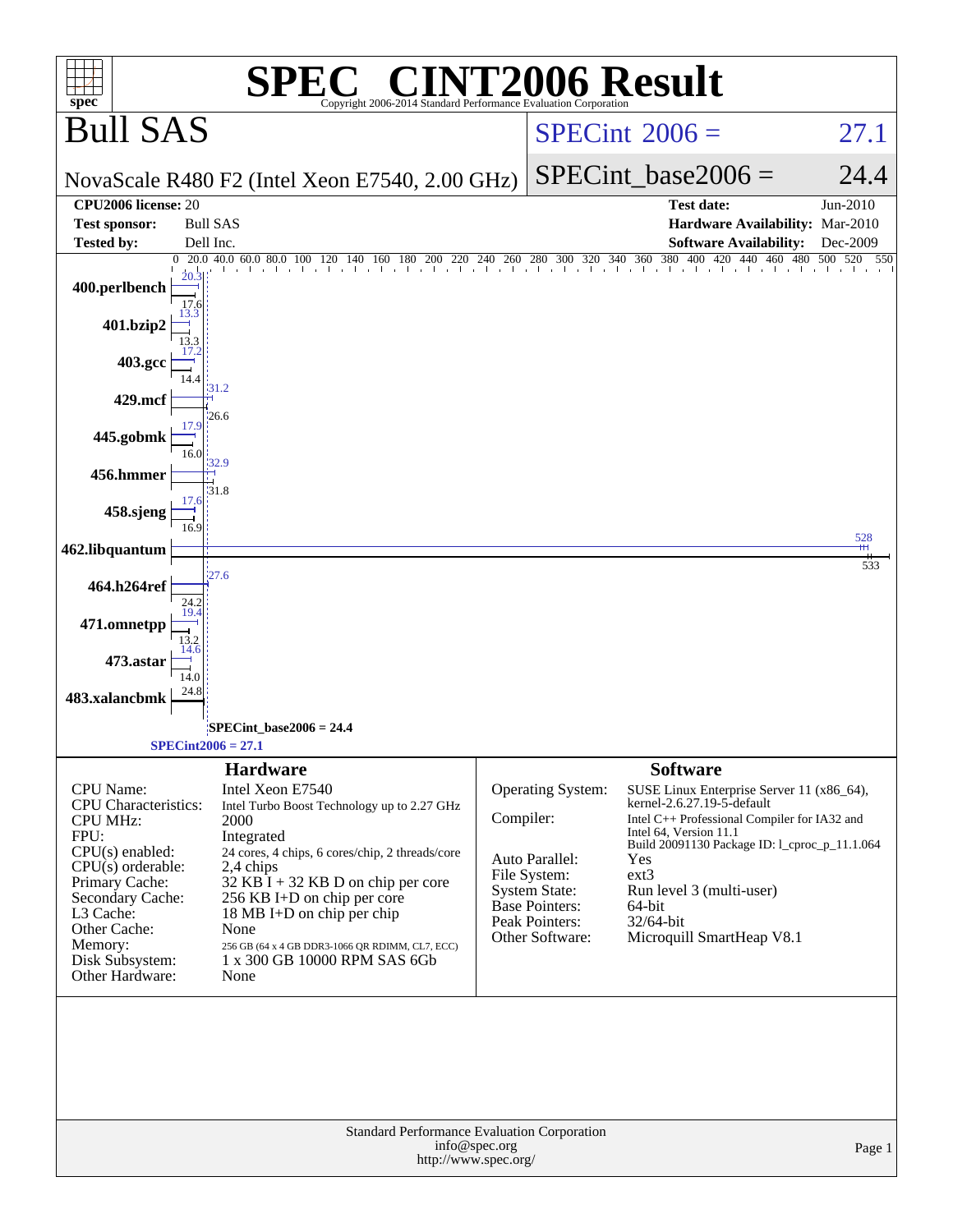

# **[SPEC CINT2006 Result](http://www.spec.org/auto/cpu2006/Docs/result-fields.html#SPECCINT2006Result)**

# Bull SAS

### $SPECint2006 = 27.1$  $SPECint2006 = 27.1$

NovaScale R480 F2 (Intel Xeon E7540, 2.00 GHz)

SPECint base2006 =  $24.4$ 

**[CPU2006 license:](http://www.spec.org/auto/cpu2006/Docs/result-fields.html#CPU2006license)** 20 **[Test date:](http://www.spec.org/auto/cpu2006/Docs/result-fields.html#Testdate)** Jun-2010 **[Test sponsor:](http://www.spec.org/auto/cpu2006/Docs/result-fields.html#Testsponsor)** Bull SAS **[Hardware Availability:](http://www.spec.org/auto/cpu2006/Docs/result-fields.html#HardwareAvailability)** Mar-2010 **[Tested by:](http://www.spec.org/auto/cpu2006/Docs/result-fields.html#Testedby)** Dell Inc. **[Software Availability:](http://www.spec.org/auto/cpu2006/Docs/result-fields.html#SoftwareAvailability)** Dec-2009

### **[Results Table](http://www.spec.org/auto/cpu2006/Docs/result-fields.html#ResultsTable)**

|                    |                |       | <b>Base</b>    |              |                |       |                |              | <b>Peak</b>    |              |                |              |
|--------------------|----------------|-------|----------------|--------------|----------------|-------|----------------|--------------|----------------|--------------|----------------|--------------|
| <b>Benchmark</b>   | <b>Seconds</b> | Ratio | <b>Seconds</b> | <b>Ratio</b> | <b>Seconds</b> | Ratio | <b>Seconds</b> | <b>Ratio</b> | <b>Seconds</b> | <b>Ratio</b> | <b>Seconds</b> | <b>Ratio</b> |
| 400.perlbench      | 556            | 17.6  | 557            | 17.6         | 555            | 17.6  | 481            | 20.3         | 480            | 20.4         | <u>481</u>     | 20.3         |
| 401.bzip2          | 725            | 13.3  | 725            | 13.3         | 725            | 13.3  | 723            | <u>13.3</u>  | 723            | 13.3         | 722            | 13.4         |
| $403.\mathrm{gcc}$ | 560            | 14.4  | 559            | 14.4         | 560            | 14.4  | 467            | 17.2         | 467            | 17.2         | 466            | 17.3         |
| $429$ .mcf         | 343            | 26.6  | 340            | 26.8         | 344            | 26.5  | 293            | 31.2         | 294            | 31.0         | 293            | 31.2         |
| 445.gobmk          | 655            | 16.0  | 653            | 16.1         | 655            | 16.0  | 585            | 17.9         | 585            | 17.9         | 588            | 17.8         |
| $456.$ hmmer       | 293            | 31.9  | 293            | 31.8         | 293            | 31.8  | 283            | 32.9         | 284            | 32.9         | 284            | 32.9         |
| $458$ .sjeng       | 723            | 16.7  | 716            | 16.9         | 716            | 16.9  | 688            | 17.6         | 710            | 17.0         | 688            | 17.6         |
| 462.libquantum     | 37.8           | 547   | 39.0           | 531          | 38.8           | 533   | 39.4           | 525          | 39.0           | 531          | <u>39.2</u>    | 528          |
| 464.h264ref        | 917            | 24.1  | 914            | 24.2         | 914            | 24.2  | 803            | 27.6         | 802            | 27.6         | 802            | 27.6         |
| 471.omnetpp        | 478            | 13.1  | 473            | 13.2         | 471            | 13.3  | 322            | 19.4         | 322            | 19.4         | 320            | 19.5         |
| $473$ . astar      | 502            | 14.0  | 504            | 13.9         | 501            | 14.0  | 481            | <b>14.6</b>  | 482            | 14.6         | 481            | 14.6         |
| 483.xalancbmk      | 279            | 24.8  | 277            | 24.9         | 278            | 24.8  | 279            | 24.8         | 277            | 24.9         | 278            | 24.8         |

Results appear in the [order in which they were run.](http://www.spec.org/auto/cpu2006/Docs/result-fields.html#RunOrder) Bold underlined text [indicates a median measurement.](http://www.spec.org/auto/cpu2006/Docs/result-fields.html#Median)

### **[Operating System Notes](http://www.spec.org/auto/cpu2006/Docs/result-fields.html#OperatingSystemNotes)**

'ulimit -s unlimited' was used to set the stacksize to unlimited prior to run

### **[Platform Notes](http://www.spec.org/auto/cpu2006/Docs/result-fields.html#PlatformNotes)**

BIOS Settings: Power Management = Maximum Performance (Default = Active Power Controller)

### **[General Notes](http://www.spec.org/auto/cpu2006/Docs/result-fields.html#GeneralNotes)**

 Binaries were compiled on SLES 10 with Binutils 2.18.50.0.7.20080502 The Dell PowerEdge R910 and the Bull NovaScale R480 F2 models are electronically equivalent. The results have been measured on a Dell PowerEdge R910 model.

## **[Base Compiler Invocation](http://www.spec.org/auto/cpu2006/Docs/result-fields.html#BaseCompilerInvocation)**

[C benchmarks](http://www.spec.org/auto/cpu2006/Docs/result-fields.html#Cbenchmarks): [icc -m64](http://www.spec.org/cpu2006/results/res2010q3/cpu2006-20100621-11964.flags.html#user_CCbase_intel_icc_64bit_f346026e86af2a669e726fe758c88044)

[C++ benchmarks:](http://www.spec.org/auto/cpu2006/Docs/result-fields.html#CXXbenchmarks) [icpc -m64](http://www.spec.org/cpu2006/results/res2010q3/cpu2006-20100621-11964.flags.html#user_CXXbase_intel_icpc_64bit_fc66a5337ce925472a5c54ad6a0de310)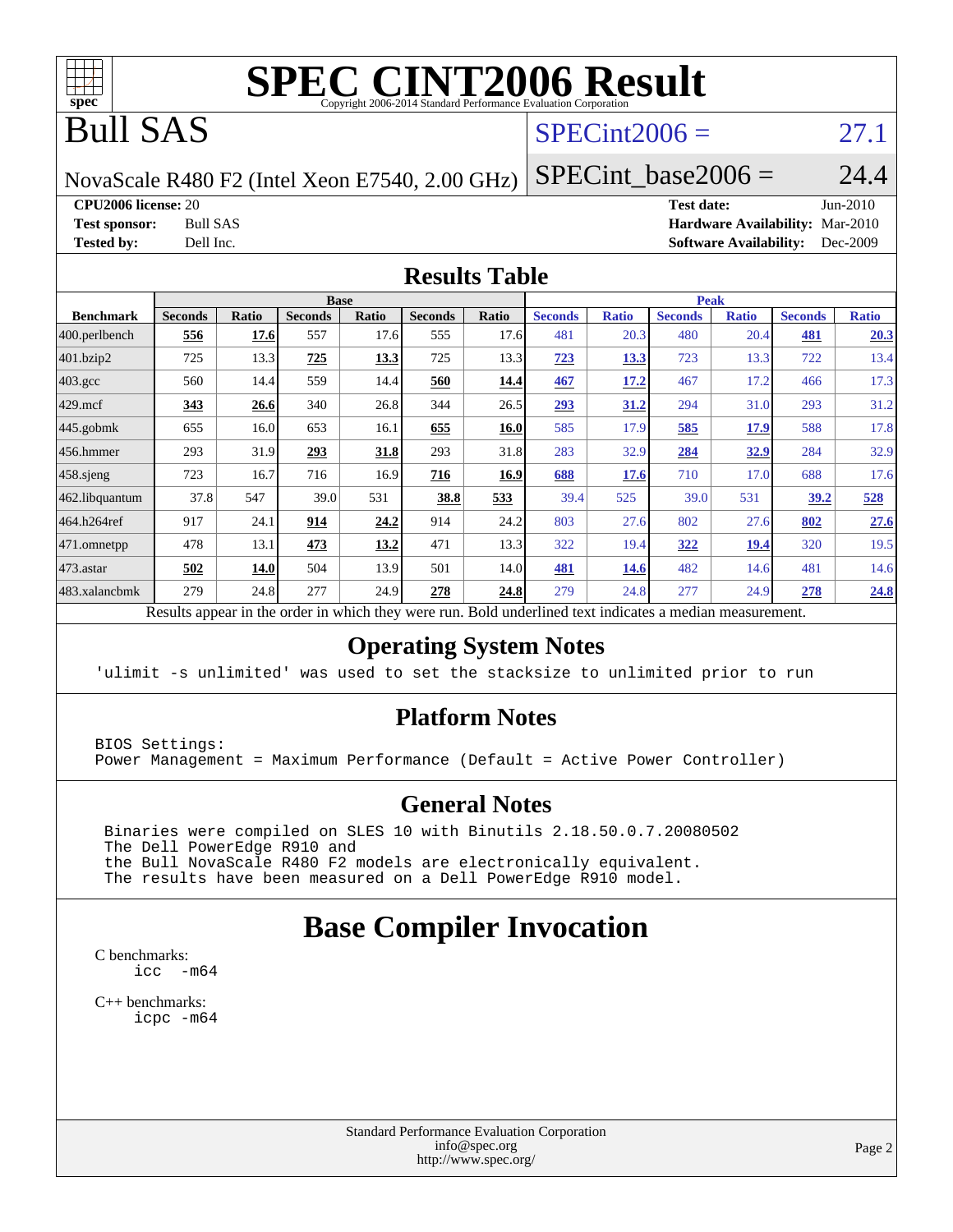

# **[SPEC CINT2006 Result](http://www.spec.org/auto/cpu2006/Docs/result-fields.html#SPECCINT2006Result)**

Bull SAS

 $SPECint2006 = 27.1$  $SPECint2006 = 27.1$ 

NovaScale R480 F2 (Intel Xeon E7540, 2.00 GHz)

SPECint base2006 =  $24.4$ 

**[CPU2006 license:](http://www.spec.org/auto/cpu2006/Docs/result-fields.html#CPU2006license)** 20 **[Test date:](http://www.spec.org/auto/cpu2006/Docs/result-fields.html#Testdate)** Jun-2010 **[Test sponsor:](http://www.spec.org/auto/cpu2006/Docs/result-fields.html#Testsponsor)** Bull SAS **[Hardware Availability:](http://www.spec.org/auto/cpu2006/Docs/result-fields.html#HardwareAvailability)** Mar-2010 **[Tested by:](http://www.spec.org/auto/cpu2006/Docs/result-fields.html#Testedby)** Dell Inc. **[Software Availability:](http://www.spec.org/auto/cpu2006/Docs/result-fields.html#SoftwareAvailability)** Dec-2009

### **[Base Portability Flags](http://www.spec.org/auto/cpu2006/Docs/result-fields.html#BasePortabilityFlags)**

 400.perlbench: [-DSPEC\\_CPU\\_LP64](http://www.spec.org/cpu2006/results/res2010q3/cpu2006-20100621-11964.flags.html#b400.perlbench_basePORTABILITY_DSPEC_CPU_LP64) [-DSPEC\\_CPU\\_LINUX\\_X64](http://www.spec.org/cpu2006/results/res2010q3/cpu2006-20100621-11964.flags.html#b400.perlbench_baseCPORTABILITY_DSPEC_CPU_LINUX_X64) 401.bzip2: [-DSPEC\\_CPU\\_LP64](http://www.spec.org/cpu2006/results/res2010q3/cpu2006-20100621-11964.flags.html#suite_basePORTABILITY401_bzip2_DSPEC_CPU_LP64) 403.gcc: [-DSPEC\\_CPU\\_LP64](http://www.spec.org/cpu2006/results/res2010q3/cpu2006-20100621-11964.flags.html#suite_basePORTABILITY403_gcc_DSPEC_CPU_LP64) 429.mcf: [-DSPEC\\_CPU\\_LP64](http://www.spec.org/cpu2006/results/res2010q3/cpu2006-20100621-11964.flags.html#suite_basePORTABILITY429_mcf_DSPEC_CPU_LP64) 445.gobmk: [-DSPEC\\_CPU\\_LP64](http://www.spec.org/cpu2006/results/res2010q3/cpu2006-20100621-11964.flags.html#suite_basePORTABILITY445_gobmk_DSPEC_CPU_LP64) 456.hmmer: [-DSPEC\\_CPU\\_LP64](http://www.spec.org/cpu2006/results/res2010q3/cpu2006-20100621-11964.flags.html#suite_basePORTABILITY456_hmmer_DSPEC_CPU_LP64) 458.sjeng: [-DSPEC\\_CPU\\_LP64](http://www.spec.org/cpu2006/results/res2010q3/cpu2006-20100621-11964.flags.html#suite_basePORTABILITY458_sjeng_DSPEC_CPU_LP64) 462.libquantum: [-DSPEC\\_CPU\\_LP64](http://www.spec.org/cpu2006/results/res2010q3/cpu2006-20100621-11964.flags.html#suite_basePORTABILITY462_libquantum_DSPEC_CPU_LP64) [-DSPEC\\_CPU\\_LINUX](http://www.spec.org/cpu2006/results/res2010q3/cpu2006-20100621-11964.flags.html#b462.libquantum_baseCPORTABILITY_DSPEC_CPU_LINUX) 464.h264ref: [-DSPEC\\_CPU\\_LP64](http://www.spec.org/cpu2006/results/res2010q3/cpu2006-20100621-11964.flags.html#suite_basePORTABILITY464_h264ref_DSPEC_CPU_LP64) 471.omnetpp: [-DSPEC\\_CPU\\_LP64](http://www.spec.org/cpu2006/results/res2010q3/cpu2006-20100621-11964.flags.html#suite_basePORTABILITY471_omnetpp_DSPEC_CPU_LP64) 473.astar: [-DSPEC\\_CPU\\_LP64](http://www.spec.org/cpu2006/results/res2010q3/cpu2006-20100621-11964.flags.html#suite_basePORTABILITY473_astar_DSPEC_CPU_LP64) 483.xalancbmk: [-DSPEC\\_CPU\\_LP64](http://www.spec.org/cpu2006/results/res2010q3/cpu2006-20100621-11964.flags.html#suite_basePORTABILITY483_xalancbmk_DSPEC_CPU_LP64) [-DSPEC\\_CPU\\_LINUX](http://www.spec.org/cpu2006/results/res2010q3/cpu2006-20100621-11964.flags.html#b483.xalancbmk_baseCXXPORTABILITY_DSPEC_CPU_LINUX)

### **[Base Optimization Flags](http://www.spec.org/auto/cpu2006/Docs/result-fields.html#BaseOptimizationFlags)**

[C benchmarks](http://www.spec.org/auto/cpu2006/Docs/result-fields.html#Cbenchmarks):

[-xSSE4.2](http://www.spec.org/cpu2006/results/res2010q3/cpu2006-20100621-11964.flags.html#user_CCbase_f-xSSE42_f91528193cf0b216347adb8b939d4107) [-ipo](http://www.spec.org/cpu2006/results/res2010q3/cpu2006-20100621-11964.flags.html#user_CCbase_f-ipo) [-O3](http://www.spec.org/cpu2006/results/res2010q3/cpu2006-20100621-11964.flags.html#user_CCbase_f-O3) [-no-prec-div](http://www.spec.org/cpu2006/results/res2010q3/cpu2006-20100621-11964.flags.html#user_CCbase_f-no-prec-div) [-static](http://www.spec.org/cpu2006/results/res2010q3/cpu2006-20100621-11964.flags.html#user_CCbase_f-static) [-parallel](http://www.spec.org/cpu2006/results/res2010q3/cpu2006-20100621-11964.flags.html#user_CCbase_f-parallel) [-opt-prefetch](http://www.spec.org/cpu2006/results/res2010q3/cpu2006-20100621-11964.flags.html#user_CCbase_f-opt-prefetch)

[C++ benchmarks:](http://www.spec.org/auto/cpu2006/Docs/result-fields.html#CXXbenchmarks)

[-xSSE4.2](http://www.spec.org/cpu2006/results/res2010q3/cpu2006-20100621-11964.flags.html#user_CXXbase_f-xSSE42_f91528193cf0b216347adb8b939d4107) [-ipo](http://www.spec.org/cpu2006/results/res2010q3/cpu2006-20100621-11964.flags.html#user_CXXbase_f-ipo) [-O3](http://www.spec.org/cpu2006/results/res2010q3/cpu2006-20100621-11964.flags.html#user_CXXbase_f-O3) [-no-prec-div](http://www.spec.org/cpu2006/results/res2010q3/cpu2006-20100621-11964.flags.html#user_CXXbase_f-no-prec-div) [-opt-prefetch](http://www.spec.org/cpu2006/results/res2010q3/cpu2006-20100621-11964.flags.html#user_CXXbase_f-opt-prefetch) [-Wl,-z,muldefs](http://www.spec.org/cpu2006/results/res2010q3/cpu2006-20100621-11964.flags.html#user_CXXbase_link_force_multiple1_74079c344b956b9658436fd1b6dd3a8a) [-L/home/cmplr/usr3/alrahate/cpu2006.1.1.ic11.1/libic11.1-64bit -lsmartheap64](http://www.spec.org/cpu2006/results/res2010q3/cpu2006-20100621-11964.flags.html#user_CXXbase_SmartHeap64_e2306cda84805d1ab360117a79ff779c)

### **[Base Other Flags](http://www.spec.org/auto/cpu2006/Docs/result-fields.html#BaseOtherFlags)**

[C benchmarks](http://www.spec.org/auto/cpu2006/Docs/result-fields.html#Cbenchmarks):

403.gcc: [-Dalloca=\\_alloca](http://www.spec.org/cpu2006/results/res2010q3/cpu2006-20100621-11964.flags.html#b403.gcc_baseEXTRA_CFLAGS_Dalloca_be3056838c12de2578596ca5467af7f3)

## **[Peak Compiler Invocation](http://www.spec.org/auto/cpu2006/Docs/result-fields.html#PeakCompilerInvocation)**

[C benchmarks \(except as noted below\)](http://www.spec.org/auto/cpu2006/Docs/result-fields.html#Cbenchmarksexceptasnotedbelow):

[icc -m64](http://www.spec.org/cpu2006/results/res2010q3/cpu2006-20100621-11964.flags.html#user_CCpeak_intel_icc_64bit_f346026e86af2a669e726fe758c88044)

400.perlbench: [icc -m32](http://www.spec.org/cpu2006/results/res2010q3/cpu2006-20100621-11964.flags.html#user_peakCCLD400_perlbench_intel_icc_32bit_a6a621f8d50482236b970c6ac5f55f93)

429.mcf: [icc -m32](http://www.spec.org/cpu2006/results/res2010q3/cpu2006-20100621-11964.flags.html#user_peakCCLD429_mcf_intel_icc_32bit_a6a621f8d50482236b970c6ac5f55f93)

445.gobmk: [icc -m32](http://www.spec.org/cpu2006/results/res2010q3/cpu2006-20100621-11964.flags.html#user_peakCCLD445_gobmk_intel_icc_32bit_a6a621f8d50482236b970c6ac5f55f93)

464.h264ref: [icc -m32](http://www.spec.org/cpu2006/results/res2010q3/cpu2006-20100621-11964.flags.html#user_peakCCLD464_h264ref_intel_icc_32bit_a6a621f8d50482236b970c6ac5f55f93)

[C++ benchmarks \(except as noted below\):](http://www.spec.org/auto/cpu2006/Docs/result-fields.html#CXXbenchmarksexceptasnotedbelow) [icpc -m64](http://www.spec.org/cpu2006/results/res2010q3/cpu2006-20100621-11964.flags.html#user_CXXpeak_intel_icpc_64bit_fc66a5337ce925472a5c54ad6a0de310)

Continued on next page

Standard Performance Evaluation Corporation [info@spec.org](mailto:info@spec.org) <http://www.spec.org/>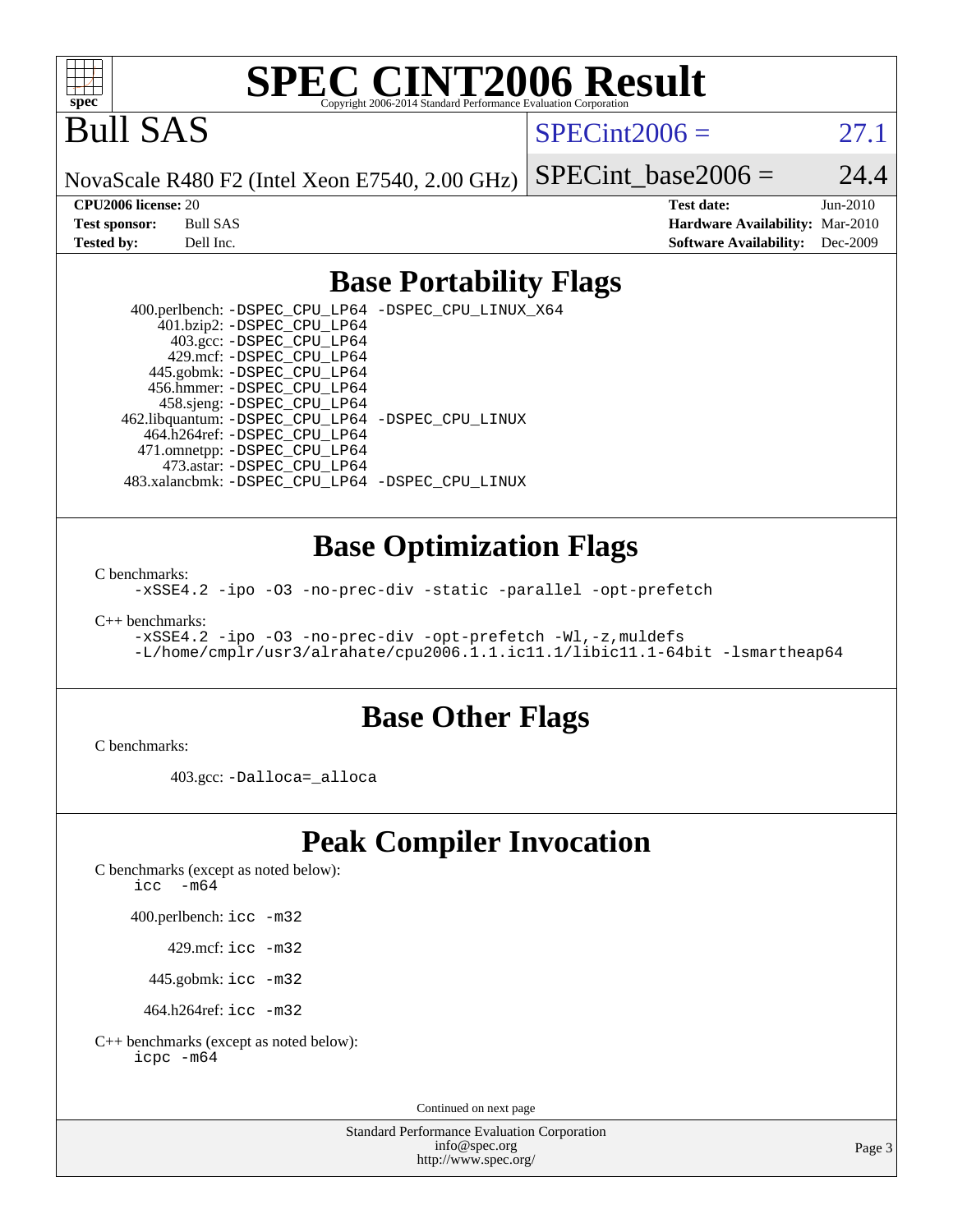

# **[SPEC CINT2006 Result](http://www.spec.org/auto/cpu2006/Docs/result-fields.html#SPECCINT2006Result)**

Bull SAS

 $SPECint2006 = 27.1$  $SPECint2006 = 27.1$ 

NovaScale R480 F2 (Intel Xeon E7540, 2.00 GHz)

SPECint base2006 =  $24.4$ 

**[CPU2006 license:](http://www.spec.org/auto/cpu2006/Docs/result-fields.html#CPU2006license)** 20 **[Test date:](http://www.spec.org/auto/cpu2006/Docs/result-fields.html#Testdate)** Jun-2010 **[Test sponsor:](http://www.spec.org/auto/cpu2006/Docs/result-fields.html#Testsponsor)** Bull SAS **[Hardware Availability:](http://www.spec.org/auto/cpu2006/Docs/result-fields.html#HardwareAvailability)** Mar-2010 **[Tested by:](http://www.spec.org/auto/cpu2006/Docs/result-fields.html#Testedby)** Dell Inc. **[Software Availability:](http://www.spec.org/auto/cpu2006/Docs/result-fields.html#SoftwareAvailability)** Dec-2009

# **[Peak Compiler Invocation \(Continued\)](http://www.spec.org/auto/cpu2006/Docs/result-fields.html#PeakCompilerInvocation)**

471.omnetpp: [icpc -m32](http://www.spec.org/cpu2006/results/res2010q3/cpu2006-20100621-11964.flags.html#user_peakCXXLD471_omnetpp_intel_icpc_32bit_4e5a5ef1a53fd332b3c49e69c3330699)

## **[Peak Portability Flags](http://www.spec.org/auto/cpu2006/Docs/result-fields.html#PeakPortabilityFlags)**

400.perlbench: [-DSPEC\\_CPU\\_LINUX\\_IA32](http://www.spec.org/cpu2006/results/res2010q3/cpu2006-20100621-11964.flags.html#b400.perlbench_peakCPORTABILITY_DSPEC_CPU_LINUX_IA32)

 401.bzip2: [-DSPEC\\_CPU\\_LP64](http://www.spec.org/cpu2006/results/res2010q3/cpu2006-20100621-11964.flags.html#suite_peakPORTABILITY401_bzip2_DSPEC_CPU_LP64) 403.gcc: [-DSPEC\\_CPU\\_LP64](http://www.spec.org/cpu2006/results/res2010q3/cpu2006-20100621-11964.flags.html#suite_peakPORTABILITY403_gcc_DSPEC_CPU_LP64) 456.hmmer: [-DSPEC\\_CPU\\_LP64](http://www.spec.org/cpu2006/results/res2010q3/cpu2006-20100621-11964.flags.html#suite_peakPORTABILITY456_hmmer_DSPEC_CPU_LP64) 458.sjeng: [-DSPEC\\_CPU\\_LP64](http://www.spec.org/cpu2006/results/res2010q3/cpu2006-20100621-11964.flags.html#suite_peakPORTABILITY458_sjeng_DSPEC_CPU_LP64) 462.libquantum: [-DSPEC\\_CPU\\_LP64](http://www.spec.org/cpu2006/results/res2010q3/cpu2006-20100621-11964.flags.html#suite_peakPORTABILITY462_libquantum_DSPEC_CPU_LP64) [-DSPEC\\_CPU\\_LINUX](http://www.spec.org/cpu2006/results/res2010q3/cpu2006-20100621-11964.flags.html#b462.libquantum_peakCPORTABILITY_DSPEC_CPU_LINUX) 473.astar: [-DSPEC\\_CPU\\_LP64](http://www.spec.org/cpu2006/results/res2010q3/cpu2006-20100621-11964.flags.html#suite_peakPORTABILITY473_astar_DSPEC_CPU_LP64) 483.xalancbmk: [-DSPEC\\_CPU\\_LP64](http://www.spec.org/cpu2006/results/res2010q3/cpu2006-20100621-11964.flags.html#suite_peakPORTABILITY483_xalancbmk_DSPEC_CPU_LP64) [-DSPEC\\_CPU\\_LINUX](http://www.spec.org/cpu2006/results/res2010q3/cpu2006-20100621-11964.flags.html#b483.xalancbmk_peakCXXPORTABILITY_DSPEC_CPU_LINUX)

# **[Peak Optimization Flags](http://www.spec.org/auto/cpu2006/Docs/result-fields.html#PeakOptimizationFlags)**

[C benchmarks](http://www.spec.org/auto/cpu2006/Docs/result-fields.html#Cbenchmarks):

 400.perlbench: [-xSSE4.2](http://www.spec.org/cpu2006/results/res2010q3/cpu2006-20100621-11964.flags.html#user_peakPASS2_CFLAGSPASS2_LDCFLAGS400_perlbench_f-xSSE42_f91528193cf0b216347adb8b939d4107)(pass 2) [-prof-gen](http://www.spec.org/cpu2006/results/res2010q3/cpu2006-20100621-11964.flags.html#user_peakPASS1_CFLAGSPASS1_LDCFLAGS400_perlbench_prof_gen_e43856698f6ca7b7e442dfd80e94a8fc)(pass 1) [-ipo](http://www.spec.org/cpu2006/results/res2010q3/cpu2006-20100621-11964.flags.html#user_peakPASS2_CFLAGSPASS2_LDCFLAGS400_perlbench_f-ipo)(pass 2) [-O3](http://www.spec.org/cpu2006/results/res2010q3/cpu2006-20100621-11964.flags.html#user_peakPASS2_CFLAGSPASS2_LDCFLAGS400_perlbench_f-O3)(pass 2) [-no-prec-div](http://www.spec.org/cpu2006/results/res2010q3/cpu2006-20100621-11964.flags.html#user_peakPASS2_CFLAGSPASS2_LDCFLAGS400_perlbench_f-no-prec-div)(pass 2) [-static](http://www.spec.org/cpu2006/results/res2010q3/cpu2006-20100621-11964.flags.html#user_peakPASS2_CFLAGSPASS2_LDCFLAGS400_perlbench_f-static)(pass 2) [-prof-use](http://www.spec.org/cpu2006/results/res2010q3/cpu2006-20100621-11964.flags.html#user_peakPASS2_CFLAGSPASS2_LDCFLAGS400_perlbench_prof_use_bccf7792157ff70d64e32fe3e1250b55)(pass 2) [-ansi-alias](http://www.spec.org/cpu2006/results/res2010q3/cpu2006-20100621-11964.flags.html#user_peakCOPTIMIZE400_perlbench_f-ansi-alias) [-opt-prefetch](http://www.spec.org/cpu2006/results/res2010q3/cpu2006-20100621-11964.flags.html#user_peakCOPTIMIZE400_perlbench_f-opt-prefetch) 401.bzip2: [-xSSE4.2](http://www.spec.org/cpu2006/results/res2010q3/cpu2006-20100621-11964.flags.html#user_peakPASS2_CFLAGSPASS2_LDCFLAGS401_bzip2_f-xSSE42_f91528193cf0b216347adb8b939d4107)(pass 2) [-prof-gen](http://www.spec.org/cpu2006/results/res2010q3/cpu2006-20100621-11964.flags.html#user_peakPASS1_CFLAGSPASS1_LDCFLAGS401_bzip2_prof_gen_e43856698f6ca7b7e442dfd80e94a8fc)(pass 1) [-ipo](http://www.spec.org/cpu2006/results/res2010q3/cpu2006-20100621-11964.flags.html#user_peakPASS2_CFLAGSPASS2_LDCFLAGS401_bzip2_f-ipo)(pass 2) [-O3](http://www.spec.org/cpu2006/results/res2010q3/cpu2006-20100621-11964.flags.html#user_peakPASS2_CFLAGSPASS2_LDCFLAGS401_bzip2_f-O3)(pass 2) [-no-prec-div](http://www.spec.org/cpu2006/results/res2010q3/cpu2006-20100621-11964.flags.html#user_peakCOPTIMIZEPASS2_CFLAGSPASS2_LDCFLAGS401_bzip2_f-no-prec-div) [-static](http://www.spec.org/cpu2006/results/res2010q3/cpu2006-20100621-11964.flags.html#user_peakPASS2_CFLAGSPASS2_LDCFLAGS401_bzip2_f-static)(pass 2) [-prof-use](http://www.spec.org/cpu2006/results/res2010q3/cpu2006-20100621-11964.flags.html#user_peakPASS2_CFLAGSPASS2_LDCFLAGS401_bzip2_prof_use_bccf7792157ff70d64e32fe3e1250b55)(pass 2) [-auto-ilp32](http://www.spec.org/cpu2006/results/res2010q3/cpu2006-20100621-11964.flags.html#user_peakCOPTIMIZE401_bzip2_f-auto-ilp32) [-opt-prefetch](http://www.spec.org/cpu2006/results/res2010q3/cpu2006-20100621-11964.flags.html#user_peakCOPTIMIZE401_bzip2_f-opt-prefetch) [-ansi-alias](http://www.spec.org/cpu2006/results/res2010q3/cpu2006-20100621-11964.flags.html#user_peakCOPTIMIZE401_bzip2_f-ansi-alias) 403.gcc: [-xSSE4.2](http://www.spec.org/cpu2006/results/res2010q3/cpu2006-20100621-11964.flags.html#user_peakCOPTIMIZE403_gcc_f-xSSE42_f91528193cf0b216347adb8b939d4107) [-ipo](http://www.spec.org/cpu2006/results/res2010q3/cpu2006-20100621-11964.flags.html#user_peakCOPTIMIZE403_gcc_f-ipo) [-O3](http://www.spec.org/cpu2006/results/res2010q3/cpu2006-20100621-11964.flags.html#user_peakCOPTIMIZE403_gcc_f-O3) [-no-prec-div](http://www.spec.org/cpu2006/results/res2010q3/cpu2006-20100621-11964.flags.html#user_peakCOPTIMIZE403_gcc_f-no-prec-div) [-static](http://www.spec.org/cpu2006/results/res2010q3/cpu2006-20100621-11964.flags.html#user_peakCOPTIMIZE403_gcc_f-static) [-inline-calloc](http://www.spec.org/cpu2006/results/res2010q3/cpu2006-20100621-11964.flags.html#user_peakCOPTIMIZE403_gcc_f-inline-calloc) [-opt-malloc-options=3](http://www.spec.org/cpu2006/results/res2010q3/cpu2006-20100621-11964.flags.html#user_peakCOPTIMIZE403_gcc_f-opt-malloc-options_13ab9b803cf986b4ee62f0a5998c2238) [-auto-ilp32](http://www.spec.org/cpu2006/results/res2010q3/cpu2006-20100621-11964.flags.html#user_peakCOPTIMIZE403_gcc_f-auto-ilp32) 429.mcf: [-xSSE4.2](http://www.spec.org/cpu2006/results/res2010q3/cpu2006-20100621-11964.flags.html#user_peakCOPTIMIZE429_mcf_f-xSSE42_f91528193cf0b216347adb8b939d4107) [-ipo](http://www.spec.org/cpu2006/results/res2010q3/cpu2006-20100621-11964.flags.html#user_peakCOPTIMIZE429_mcf_f-ipo) [-O3](http://www.spec.org/cpu2006/results/res2010q3/cpu2006-20100621-11964.flags.html#user_peakCOPTIMIZE429_mcf_f-O3) [-no-prec-div](http://www.spec.org/cpu2006/results/res2010q3/cpu2006-20100621-11964.flags.html#user_peakCOPTIMIZE429_mcf_f-no-prec-div) [-static](http://www.spec.org/cpu2006/results/res2010q3/cpu2006-20100621-11964.flags.html#user_peakCOPTIMIZE429_mcf_f-static) [-opt-prefetch](http://www.spec.org/cpu2006/results/res2010q3/cpu2006-20100621-11964.flags.html#user_peakCOPTIMIZE429_mcf_f-opt-prefetch) 445.gobmk: [-xSSE4.2](http://www.spec.org/cpu2006/results/res2010q3/cpu2006-20100621-11964.flags.html#user_peakPASS2_CFLAGSPASS2_LDCFLAGS445_gobmk_f-xSSE42_f91528193cf0b216347adb8b939d4107)(pass 2) [-prof-gen](http://www.spec.org/cpu2006/results/res2010q3/cpu2006-20100621-11964.flags.html#user_peakPASS1_CFLAGSPASS1_LDCFLAGS445_gobmk_prof_gen_e43856698f6ca7b7e442dfd80e94a8fc)(pass 1) [-prof-use](http://www.spec.org/cpu2006/results/res2010q3/cpu2006-20100621-11964.flags.html#user_peakPASS2_CFLAGSPASS2_LDCFLAGS445_gobmk_prof_use_bccf7792157ff70d64e32fe3e1250b55)(pass 2) [-O2](http://www.spec.org/cpu2006/results/res2010q3/cpu2006-20100621-11964.flags.html#user_peakCOPTIMIZE445_gobmk_f-O2) [-ipo](http://www.spec.org/cpu2006/results/res2010q3/cpu2006-20100621-11964.flags.html#user_peakCOPTIMIZE445_gobmk_f-ipo) [-no-prec-div](http://www.spec.org/cpu2006/results/res2010q3/cpu2006-20100621-11964.flags.html#user_peakCOPTIMIZE445_gobmk_f-no-prec-div) [-ansi-alias](http://www.spec.org/cpu2006/results/res2010q3/cpu2006-20100621-11964.flags.html#user_peakCOPTIMIZE445_gobmk_f-ansi-alias) 456.hmmer: [-xSSE4.2](http://www.spec.org/cpu2006/results/res2010q3/cpu2006-20100621-11964.flags.html#user_peakCOPTIMIZE456_hmmer_f-xSSE42_f91528193cf0b216347adb8b939d4107) [-ipo](http://www.spec.org/cpu2006/results/res2010q3/cpu2006-20100621-11964.flags.html#user_peakCOPTIMIZE456_hmmer_f-ipo) [-O3](http://www.spec.org/cpu2006/results/res2010q3/cpu2006-20100621-11964.flags.html#user_peakCOPTIMIZE456_hmmer_f-O3) [-no-prec-div](http://www.spec.org/cpu2006/results/res2010q3/cpu2006-20100621-11964.flags.html#user_peakCOPTIMIZE456_hmmer_f-no-prec-div) [-static](http://www.spec.org/cpu2006/results/res2010q3/cpu2006-20100621-11964.flags.html#user_peakCOPTIMIZE456_hmmer_f-static) [-unroll2](http://www.spec.org/cpu2006/results/res2010q3/cpu2006-20100621-11964.flags.html#user_peakCOPTIMIZE456_hmmer_f-unroll_784dae83bebfb236979b41d2422d7ec2) [-ansi-alias](http://www.spec.org/cpu2006/results/res2010q3/cpu2006-20100621-11964.flags.html#user_peakCOPTIMIZE456_hmmer_f-ansi-alias) [-auto-ilp32](http://www.spec.org/cpu2006/results/res2010q3/cpu2006-20100621-11964.flags.html#user_peakCOPTIMIZE456_hmmer_f-auto-ilp32) 458.sjeng: [-xSSE4.2](http://www.spec.org/cpu2006/results/res2010q3/cpu2006-20100621-11964.flags.html#user_peakPASS2_CFLAGSPASS2_LDCFLAGS458_sjeng_f-xSSE42_f91528193cf0b216347adb8b939d4107)(pass 2) [-prof-gen](http://www.spec.org/cpu2006/results/res2010q3/cpu2006-20100621-11964.flags.html#user_peakPASS1_CFLAGSPASS1_LDCFLAGS458_sjeng_prof_gen_e43856698f6ca7b7e442dfd80e94a8fc)(pass 1) [-ipo](http://www.spec.org/cpu2006/results/res2010q3/cpu2006-20100621-11964.flags.html#user_peakPASS2_CFLAGSPASS2_LDCFLAGS458_sjeng_f-ipo)(pass 2) [-O3](http://www.spec.org/cpu2006/results/res2010q3/cpu2006-20100621-11964.flags.html#user_peakPASS2_CFLAGSPASS2_LDCFLAGS458_sjeng_f-O3)(pass 2) [-no-prec-div](http://www.spec.org/cpu2006/results/res2010q3/cpu2006-20100621-11964.flags.html#user_peakPASS2_CFLAGSPASS2_LDCFLAGS458_sjeng_f-no-prec-div)(pass 2) [-static](http://www.spec.org/cpu2006/results/res2010q3/cpu2006-20100621-11964.flags.html#user_peakPASS2_CFLAGSPASS2_LDCFLAGS458_sjeng_f-static)(pass 2) [-prof-use](http://www.spec.org/cpu2006/results/res2010q3/cpu2006-20100621-11964.flags.html#user_peakPASS2_CFLAGSPASS2_LDCFLAGS458_sjeng_prof_use_bccf7792157ff70d64e32fe3e1250b55)(pass 2) [-unroll4](http://www.spec.org/cpu2006/results/res2010q3/cpu2006-20100621-11964.flags.html#user_peakCOPTIMIZE458_sjeng_f-unroll_4e5e4ed65b7fd20bdcd365bec371b81f) 462.libquantum: [-xSSE4.2](http://www.spec.org/cpu2006/results/res2010q3/cpu2006-20100621-11964.flags.html#user_peakCOPTIMIZE462_libquantum_f-xSSE42_f91528193cf0b216347adb8b939d4107) [-ipo](http://www.spec.org/cpu2006/results/res2010q3/cpu2006-20100621-11964.flags.html#user_peakCOPTIMIZE462_libquantum_f-ipo) [-O3](http://www.spec.org/cpu2006/results/res2010q3/cpu2006-20100621-11964.flags.html#user_peakCOPTIMIZE462_libquantum_f-O3) [-no-prec-div](http://www.spec.org/cpu2006/results/res2010q3/cpu2006-20100621-11964.flags.html#user_peakCOPTIMIZE462_libquantum_f-no-prec-div) [-static](http://www.spec.org/cpu2006/results/res2010q3/cpu2006-20100621-11964.flags.html#user_peakCOPTIMIZE462_libquantum_f-static) [-parallel](http://www.spec.org/cpu2006/results/res2010q3/cpu2006-20100621-11964.flags.html#user_peakCOPTIMIZE462_libquantum_f-parallel) [-opt-prefetch](http://www.spec.org/cpu2006/results/res2010q3/cpu2006-20100621-11964.flags.html#user_peakCOPTIMIZE462_libquantum_f-opt-prefetch) [-par-schedule-static=32768](http://www.spec.org/cpu2006/results/res2010q3/cpu2006-20100621-11964.flags.html#user_peakCOPTIMIZE462_libquantum_f-par-schedule_9386bcd99ba64e99ee01d1aafefddd14) [-ansi-alias](http://www.spec.org/cpu2006/results/res2010q3/cpu2006-20100621-11964.flags.html#user_peakCOPTIMIZE462_libquantum_f-ansi-alias) 464.h264ref: [-xSSE4.2](http://www.spec.org/cpu2006/results/res2010q3/cpu2006-20100621-11964.flags.html#user_peakPASS2_CFLAGSPASS2_LDCFLAGS464_h264ref_f-xSSE42_f91528193cf0b216347adb8b939d4107)(pass 2) [-prof-gen](http://www.spec.org/cpu2006/results/res2010q3/cpu2006-20100621-11964.flags.html#user_peakPASS1_CFLAGSPASS1_LDCFLAGS464_h264ref_prof_gen_e43856698f6ca7b7e442dfd80e94a8fc)(pass 1) [-ipo](http://www.spec.org/cpu2006/results/res2010q3/cpu2006-20100621-11964.flags.html#user_peakPASS2_CFLAGSPASS2_LDCFLAGS464_h264ref_f-ipo)(pass 2) [-O3](http://www.spec.org/cpu2006/results/res2010q3/cpu2006-20100621-11964.flags.html#user_peakPASS2_CFLAGSPASS2_LDCFLAGS464_h264ref_f-O3)(pass 2) [-no-prec-div](http://www.spec.org/cpu2006/results/res2010q3/cpu2006-20100621-11964.flags.html#user_peakPASS2_CFLAGSPASS2_LDCFLAGS464_h264ref_f-no-prec-div)(pass 2) [-static](http://www.spec.org/cpu2006/results/res2010q3/cpu2006-20100621-11964.flags.html#user_peakPASS2_CFLAGSPASS2_LDCFLAGS464_h264ref_f-static)(pass 2) [-prof-use](http://www.spec.org/cpu2006/results/res2010q3/cpu2006-20100621-11964.flags.html#user_peakPASS2_CFLAGSPASS2_LDCFLAGS464_h264ref_prof_use_bccf7792157ff70d64e32fe3e1250b55)(pass 2) [-unroll2](http://www.spec.org/cpu2006/results/res2010q3/cpu2006-20100621-11964.flags.html#user_peakCOPTIMIZE464_h264ref_f-unroll_784dae83bebfb236979b41d2422d7ec2) [-ansi-alias](http://www.spec.org/cpu2006/results/res2010q3/cpu2006-20100621-11964.flags.html#user_peakCOPTIMIZE464_h264ref_f-ansi-alias)

Continued on next page

Standard Performance Evaluation Corporation [info@spec.org](mailto:info@spec.org) <http://www.spec.org/>